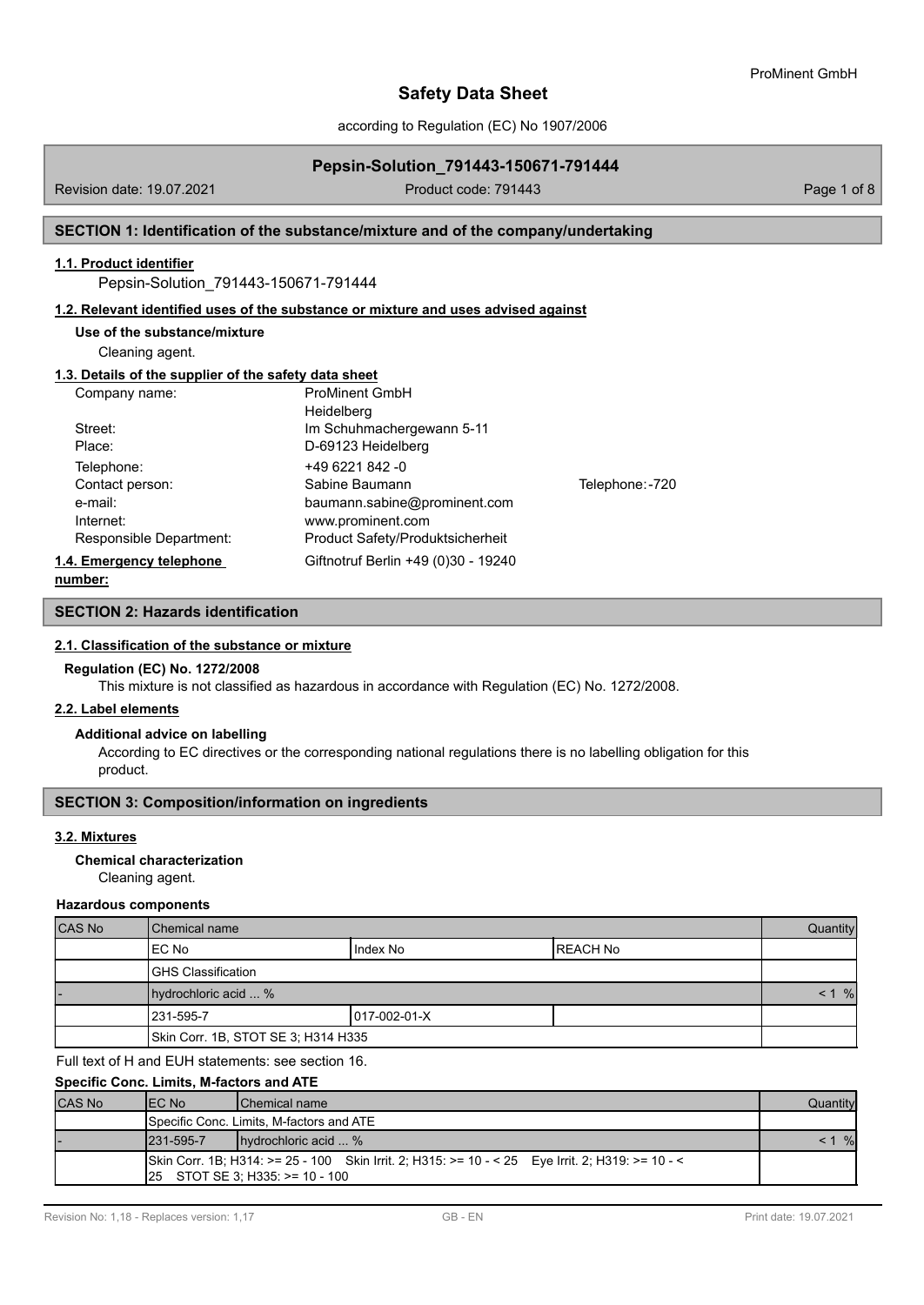according to Regulation (EC) No 1907/2006

## **Pepsin-Solution\_791443-150671-791444**

Revision date: 19.07.2021 **Product code: 791443** Product code: 791443

#### **SECTION 4: First aid measures**

#### **4.1. Description of first aid measures**

#### **General information**

Identification is not obligatory. Please observe the information on the safety data sheet at all times.

#### **After contact with skin**

After contact with skin, wash immediately with: Water.

#### **After contact with eyes**

Rinse immediately carefully and thoroughly with eye-bath or water. If product gets into the eye, keep eyelid open and rinse immediately with large quantities of water, for at least 5 minutes. Subsequently consult an ophthalmologist.

#### **After ingestion**

Rinse mouth immediately and drink plenty of water. Let water be drunken in little sips (dilution effect).

#### **4.2. Most important symptoms and effects, both acute and delayed**

No information available.

# **4.3. Indication of any immediate medical attention and special treatment needed**

Treat symptomatically.

#### **SECTION 5: Firefighting measures**

#### **5.1. Extinguishing media**

#### **Suitable extinguishing media**

Co-ordinate fire-fighting measures to the fire surroundings.

# **Unsuitable extinguishing media**

none

## **5.2. Special hazards arising from the substance or mixture**

none

# **5.3. Advice for firefighters**

In case of fire: Wear self-contained breathing apparatus.

### **SECTION 6: Accidental release measures**

#### **6.1. Personal precautions, protective equipment and emergency procedures**

#### **General measures**

Do not breathe gas/fumes/vapour/spray. Avoid contact with skin, eyes and clothes. Use personal protection equipment. Avoid contact with skin and eyes.

# **6.2. Environmental precautions**

No risks worthy of mention.

# **6.3. Methods and material for containment and cleaning up**

#### **Other information**

Absorb with liquid-binding material (sand, diatomaceous earth, acid- or universal binding agents). Treat the recovered material as prescribed in the section on waste disposal.

#### **6.4. Reference to other sections**

Safe handling: see section 7 Personal protection equipment: see section 8 Disposal: see section 13

#### **SECTION 7: Handling and storage**

#### **7.1. Precautions for safe handling**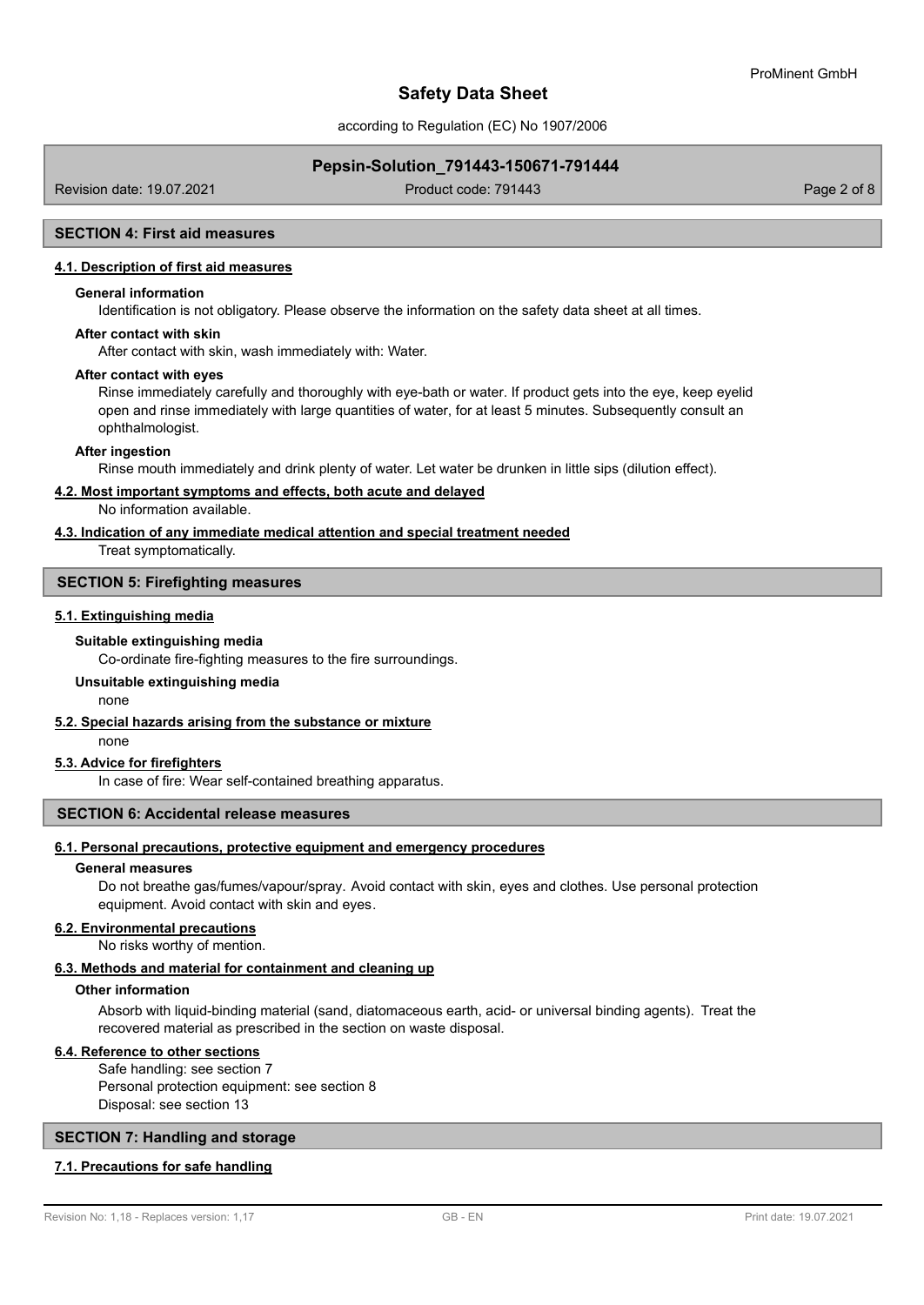according to Regulation (EC) No 1907/2006

## **Pepsin-Solution\_791443-150671-791444**

Revision date: 19.07.2021 **Product code: 791443** Product code: 791443

# **Advice on safe handling**

No risks worthy of mention.

No risks worthy of mention. **Advice on protection against fire and explosion**

No risks worthy of mention. **Further information on handling**

#### **7.2. Conditions for safe storage, including any incompatibilities**

#### **Requirements for storage rooms and vessels**

Keep container tightly closed. Protect from direct sunlight.

#### **Hints on joint storage**

No special measures are necessary.

#### **Further information on storage conditions**

No risks worthy of mention.

# **7.3. Specific end use(s)**

Cleaning agent.

# **SECTION 8: Exposure controls/personal protection**

## **8.1. Control parameters**

#### **Exposure limits (EH40)**

| <b>ICAS No</b> | Substance                                 | ppm | mq/m <sup>3</sup> | fibres/mll | Category      | Origin |
|----------------|-------------------------------------------|-----|-------------------|------------|---------------|--------|
| 7647-01-0      | Hydrogen chloride (gas and aerosol mists) |     |                   |            | TWA (8 h)     | WEL    |
|                |                                           | 5   |                   |            | STEL (15 min) | WEL    |

# **8.2. Exposure controls**



#### **Appropriate engineering controls**

No risks worthy of mention.

#### **Protective and hygiene measures**

Take off contaminated clothing. Wash hands before breaks and after work. When using do not eat or drink.

# **Eye/face protection**

Wear eye/face protection.

# **Hand protection**

When handling with chemical substances, protective gloves must be worn with the CE-label including the four control digits. The quality of the protective gloves resistant to chemicals must be chosen as a function of the specific working place concentration and quantity of hazardous substances. For special purposes, it is recommended to check the resistance to chemicals of the protective gloves mentioned above together with the supplier of these gloves. NBR (Nitrile rubber). Butyl rubber.

#### **Skin protection**

Wear suitable protective clothing.

#### **Respiratory protection**

In case of inadequate ventilation wear respiratory protection. Respiratory protection necessary at: aerosol or mist generation.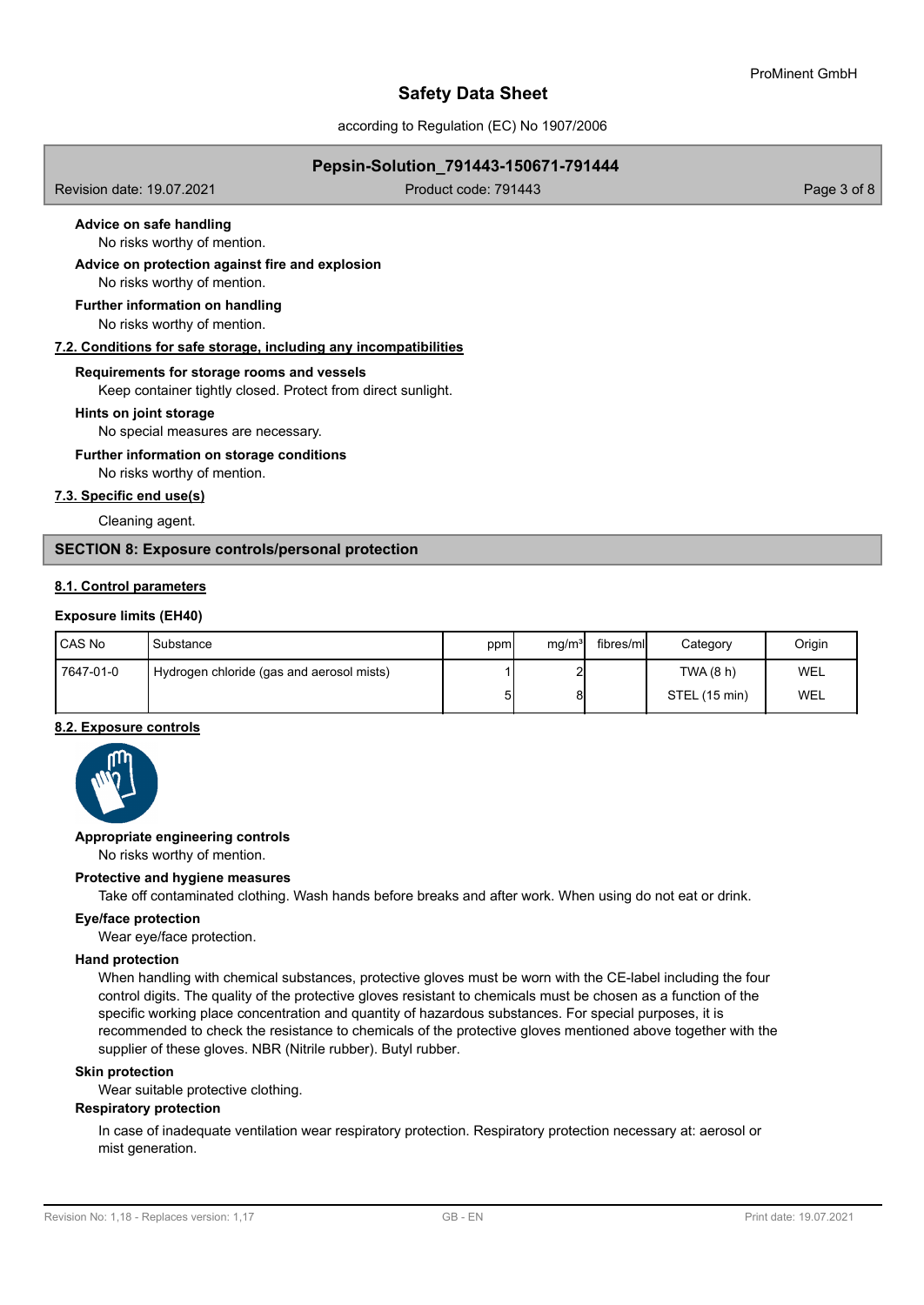according to Regulation (EC) No 1907/2006

# **Pepsin-Solution\_791443-150671-791444**

Revision date: 19.07.2021 Product code: 791443

# Physical state: liquid **9.1. Information on basic physical and chemical properties SECTION 9: Physical and chemical properties** Colour: colourless Odour: odourless  $pH-Value (at 20 °C):$  1 **Changes in the physical state** Melting point: not determined that the state of the state of the state of the state of the state of the state of the state of the state of the state of the state of the state of the state of the state of the state of the s Boiling point or initial boiling point and not determined boiling range: Flash point: not determined **Flammability** Solid/liquid: not applicable to the state of the state of the state of the state of the state of the state of the state of the state of the state of the state of the state of the state of the state of the state of the stat Gas: **not applicable** contains the container of the container of the container of the container of the containing of the containing of the containing of the containing of the containing of the containing of the containing Lower explosion limits:  $\blacksquare$ Upper explosion limits:  $\blacksquare$ **Self-ignition temperature** Solid: **not applicable** solid: the solid state of the solid state of the solid state of the solid state of the solid state of the solid state of the solid state of the solid state of the solid state of the solid state of t Gas: **not applicable** Gas: **not applicable** Gas: **not applicable** Gas: **not applicable** Gas: **not applicable** Gas: **not applicable** Gas: **not applicable** Gas: **not** applicable Decomposition temperature: not determined Not oxidising. **Oxidizing properties** Vapour pressure: not determined Density: 1 g/cm³ Water solubility: easily soluble **Solubility in other solvents** not determined Partition coefficient n-octanol/water: not determined Relative vapour density: not determined Evaporation rate: not determined **9.2. Other information** Solid content: not determined **SECTION 10: Stability and reactivity**

### **10.1. Reactivity**

Possibility of hazardous reactions.

# **10.2. Chemical stability**

The product is stable under storage at normal ambient temperatures.

#### **10.3. Possibility of hazardous reactions**

Exothermic reaction with: Base, Peroxides, Oxidising agent.

# **10.4. Conditions to avoid**

none

# **10.5. Incompatible materials**

Keep away from: Base, Oxidising agent, Peroxides.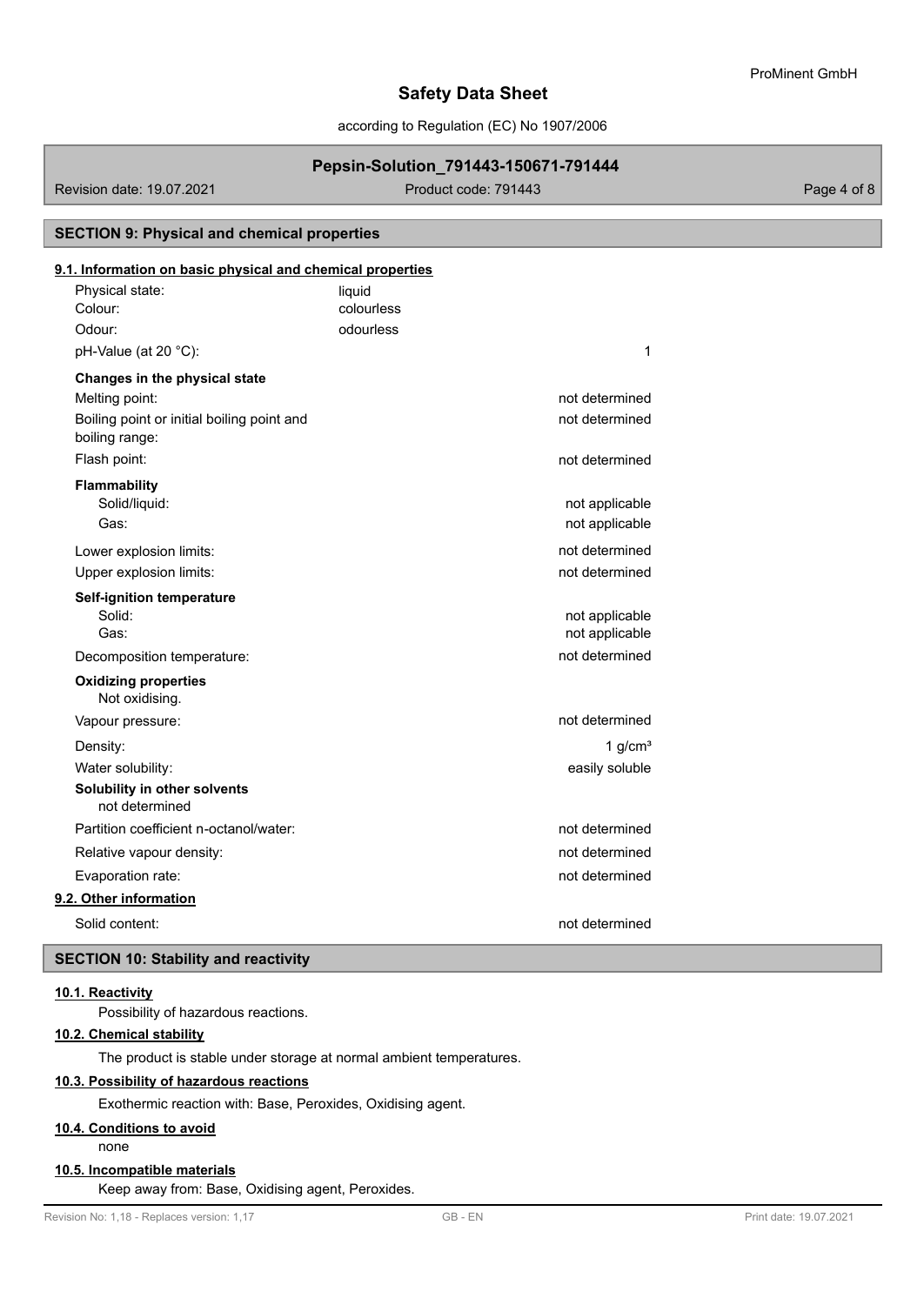according to Regulation (EC) No 1907/2006

## **Pepsin-Solution\_791443-150671-791444**

Revision date: 19.07.2021 **Product code: 791443** Product code: 791443

# **10.6. Hazardous decomposition products**

none

# **SECTION 11: Toxicological information**

## **11.1. Information on hazard classes as defined in Regulation (EC) No 1272/2008**

## **Toxicocinetics, metabolism and distribution**

none

# **Acute toxicity**

none

### **Additional information on tests**

The mixture is classified as not hazardous according to Directive 1999/45/EC. Frequently or prolonged contact with skin may cause dermal irritation.

#### **SECTION 12: Ecological information**

#### **12.1. Toxicity**

| <b>CAS No</b> | l Chemical name            |      |          |  |                     |         |                 |  |
|---------------|----------------------------|------|----------|--|---------------------|---------|-----------------|--|
|               | Aquatic toxicity           | Dose |          |  | $[h]   [d]$ Species | ISource | <b>I</b> Method |  |
| . ا           | I hydrochloric acid  %     |      |          |  |                     |         |                 |  |
|               | <b>Acute fish toxicity</b> | ∟C50 | 862 mg/l |  | 96 hlLeuciscus idus |         |                 |  |

## **12.2. Persistence and degradability**

none

# **12.3. Bioaccumulative potential**

No indication of bio-accumulation potential.

#### **12.4. Mobility in soil**

none

#### **12.5. Results of PBT and vPvB assessment**

none

## **12.7. Other adverse effects**

none

#### **Further information**

Avoid release to the environment.

## **SECTION 13: Disposal considerations**

## **13.1. Waste treatment methods**

# **Disposal recommendations**

Dispose of waste according to applicable legislation. Dispose of waste according to applicable legislation.

# **List of Wastes Code - residues/unused products**

060102 WASTES FROM INORGANIC CHEMICAL PROCESSES; wastes from the manufacture, formulation, supply and use (MFSU) of acids; hydrochloric acid; hazardous waste

#### **List of Wastes Code - used product**

WASTES FROM INORGANIC CHEMICAL PROCESSES; wastes from the manufacture, formulation, supply and use (MFSU) of acids; hydrochloric acid; hazardous waste 060102

#### **List of Wastes Code - contaminated packaging**

WASTES FROM INORGANIC CHEMICAL PROCESSES; wastes from the manufacture, formulation, supply and use (MFSU) of acids; hydrochloric acid; hazardous waste 060102

#### **Contaminated packaging**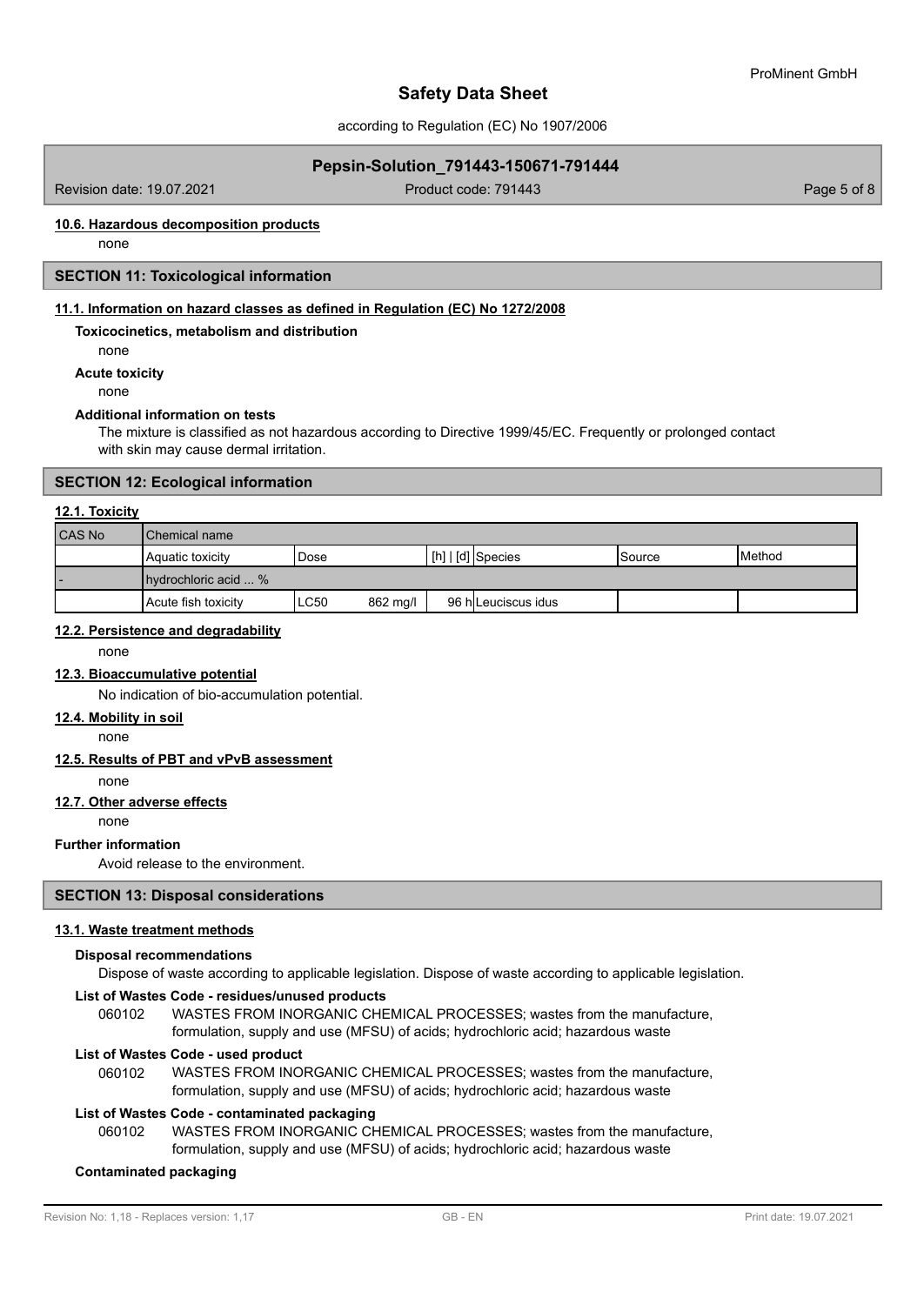according to Regulation (EC) No 1907/2006

# **Pepsin-Solution\_791443-150671-791444**

Revision date: 19.07.2021 **Product code: 791443** Page 6 of 8

Dispose of waste according to applicable legislation.

# **SECTION 14: Transport information**

| Land transport (ADR/RID)                                  |                          |  |  |  |  |
|-----------------------------------------------------------|--------------------------|--|--|--|--|
| 14.1. UN number:                                          | <b>UN1789</b>            |  |  |  |  |
| 14.2. UN proper shipping name:                            | <b>HYDROCHLORIC ACID</b> |  |  |  |  |
| 14.3. Transport hazard class(es):                         | 8                        |  |  |  |  |
| 14.4. Packing group:                                      | Ш                        |  |  |  |  |
| Hazard label:                                             | 8                        |  |  |  |  |
|                                                           |                          |  |  |  |  |
|                                                           |                          |  |  |  |  |
|                                                           |                          |  |  |  |  |
| Classification code:                                      | C1                       |  |  |  |  |
| <b>Special Provisions:</b>                                | 520                      |  |  |  |  |
| Limited quantity:                                         | 5L                       |  |  |  |  |
| Transport category:                                       | 3                        |  |  |  |  |
| Hazard No:                                                | 80                       |  |  |  |  |
| Tunnel restriction code:                                  | F.                       |  |  |  |  |
| Other applicable information (land transport)             |                          |  |  |  |  |
| E <sub>1</sub>                                            |                          |  |  |  |  |
| Inland waterways transport (ADN)                          |                          |  |  |  |  |
| 14.1. UN number:                                          | <b>UN1789</b>            |  |  |  |  |
| 14.2. UN proper shipping name:                            | <b>HYDROCHLORIC ACID</b> |  |  |  |  |
| 14.3. Transport hazard class(es):                         | 8                        |  |  |  |  |
| 14.4. Packing group:                                      | Ш                        |  |  |  |  |
| Hazard label:                                             | 8                        |  |  |  |  |
|                                                           |                          |  |  |  |  |
|                                                           |                          |  |  |  |  |
|                                                           |                          |  |  |  |  |
| Classification code:                                      | C1                       |  |  |  |  |
| <b>Special Provisions:</b>                                | 520                      |  |  |  |  |
| Limited quantity:                                         | 5 L                      |  |  |  |  |
| Other applicable information (inland waterways transport) |                          |  |  |  |  |
| F1                                                        |                          |  |  |  |  |
| <b>Marine transport (IMDG)</b>                            |                          |  |  |  |  |
| 14.1. UN number:                                          | <b>UN1789</b>            |  |  |  |  |
| 14.2. UN proper shipping name:                            | HYDROCHLORIC ACID        |  |  |  |  |
| 14.3. Transport hazard class(es):                         | 8                        |  |  |  |  |
| 14.4. Packing group:                                      | Ш                        |  |  |  |  |
| Hazard label:                                             | 8                        |  |  |  |  |
|                                                           |                          |  |  |  |  |
|                                                           |                          |  |  |  |  |
|                                                           |                          |  |  |  |  |
| <b>Special Provisions:</b>                                | 223                      |  |  |  |  |
| Limited quantity:                                         | 5L                       |  |  |  |  |
| EmS:                                                      | F-A, S-B                 |  |  |  |  |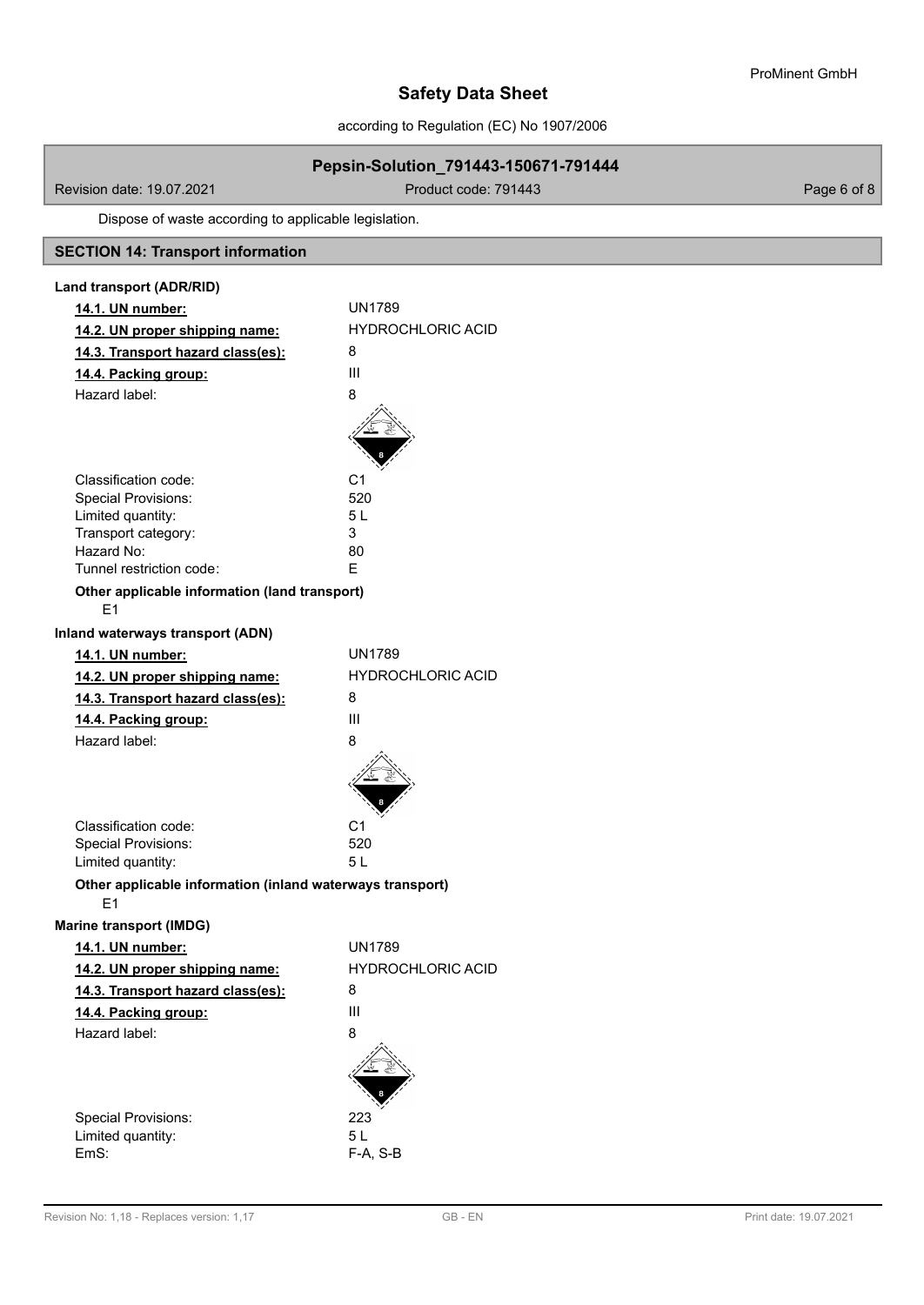according to Regulation (EC) No 1907/2006

| Pepsin-Solution_791443-150671-791444                                                                                                                                  |                                                                                                      |             |  |  |  |  |  |
|-----------------------------------------------------------------------------------------------------------------------------------------------------------------------|------------------------------------------------------------------------------------------------------|-------------|--|--|--|--|--|
| Revision date: 19.07.2021                                                                                                                                             | Product code: 791443                                                                                 | Page 7 of 8 |  |  |  |  |  |
| Other applicable information (marine transport)<br>E <sub>1</sub>                                                                                                     |                                                                                                      |             |  |  |  |  |  |
| Air transport (ICAO-TI/IATA-DGR)                                                                                                                                      |                                                                                                      |             |  |  |  |  |  |
| 14.1. UN number:                                                                                                                                                      | <b>UN1789</b>                                                                                        |             |  |  |  |  |  |
| <b>HYDROCHLORIC ACID</b><br>14.2. UN proper shipping name:                                                                                                            |                                                                                                      |             |  |  |  |  |  |
| 14.3. Transport hazard class(es):                                                                                                                                     | 8                                                                                                    |             |  |  |  |  |  |
| 14.4. Packing group:                                                                                                                                                  | III                                                                                                  |             |  |  |  |  |  |
| Hazard label:                                                                                                                                                         | 8                                                                                                    |             |  |  |  |  |  |
|                                                                                                                                                                       |                                                                                                      |             |  |  |  |  |  |
| <b>Special Provisions:</b>                                                                                                                                            | A3                                                                                                   |             |  |  |  |  |  |
| Limited quantity Passenger:                                                                                                                                           | 1 L                                                                                                  |             |  |  |  |  |  |
| IATA-packing instructions - Passenger:<br>IATA-max. quantity - Passenger:                                                                                             | 852<br>5L                                                                                            |             |  |  |  |  |  |
| IATA-packing instructions - Cargo:                                                                                                                                    | 856                                                                                                  |             |  |  |  |  |  |
| IATA-max. quantity - Cargo:                                                                                                                                           | 60 L                                                                                                 |             |  |  |  |  |  |
| Other applicable information (air transport)<br>E1<br>Y841                                                                                                            |                                                                                                      |             |  |  |  |  |  |
| 14.5. Environmental hazards                                                                                                                                           |                                                                                                      |             |  |  |  |  |  |
| <b>ENVIRONMENTALLY HAZARDOUS:</b>                                                                                                                                     | No                                                                                                   |             |  |  |  |  |  |
| 14.6. Special precautions for user                                                                                                                                    |                                                                                                      |             |  |  |  |  |  |
| Warning: corrosive to metals:                                                                                                                                         |                                                                                                      |             |  |  |  |  |  |
| 14.7. Maritime transport in bulk according to IMO instruments                                                                                                         |                                                                                                      |             |  |  |  |  |  |
| not applicable                                                                                                                                                        |                                                                                                      |             |  |  |  |  |  |
| <b>SECTION 15: Regulatory information</b>                                                                                                                             |                                                                                                      |             |  |  |  |  |  |
|                                                                                                                                                                       |                                                                                                      |             |  |  |  |  |  |
|                                                                                                                                                                       | 15.1. Safety, health and environmental regulations/legislation specific for the substance or mixture |             |  |  |  |  |  |
| National regulatory information                                                                                                                                       |                                                                                                      |             |  |  |  |  |  |
| Water hazard class (D):                                                                                                                                               | - - non-hazardous to water                                                                           |             |  |  |  |  |  |
| 15.2. Chemical safety assessment                                                                                                                                      |                                                                                                      |             |  |  |  |  |  |
| Chemical safety assessments for substances in this mixture were not carried out.                                                                                      |                                                                                                      |             |  |  |  |  |  |
| <b>SECTION 16: Other information</b>                                                                                                                                  |                                                                                                      |             |  |  |  |  |  |
|                                                                                                                                                                       |                                                                                                      |             |  |  |  |  |  |
| Abbreviations and acronyms                                                                                                                                            |                                                                                                      |             |  |  |  |  |  |
| ADR: Accord européen sur le transport des marchandises dangereuses par Route<br>(European Agreement concerning the International Carriage of Dangerous Goods by Road) |                                                                                                      |             |  |  |  |  |  |
| IMDG: International Maritime Code for Dangerous Goods                                                                                                                 |                                                                                                      |             |  |  |  |  |  |
| IATA: International Air Transport Association                                                                                                                         |                                                                                                      |             |  |  |  |  |  |
| GHS: Globally Harmonized System of Classification and Labelling of Chemicals<br>EINECS: European Inventory of Existing Commercial Chemical Substances                 |                                                                                                      |             |  |  |  |  |  |
|                                                                                                                                                                       |                                                                                                      |             |  |  |  |  |  |

ELINCS: European List of Notified Chemical Substances

CAS: Chemical Abstracts Service

LC50: Lethal concentration, 50%

LD50: Lethal dose, 50%